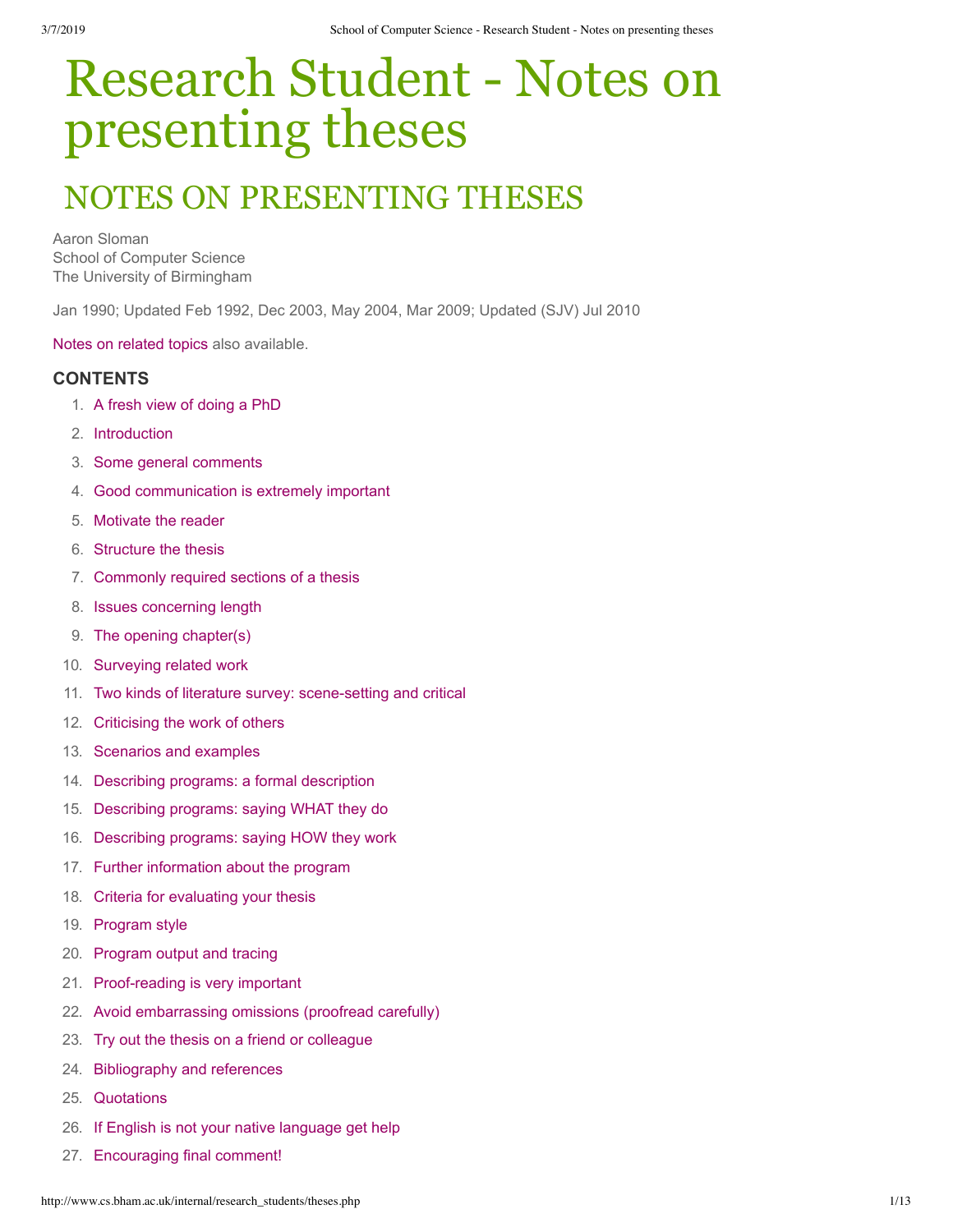- 28. [References \(Good scenarios\)](http://www.cs.bham.ac.uk/internal/research_students/theses.php#refs)
- 29. [Further reading](http://www.cs.bham.ac.uk/internal/research_students/theses.php#reading)
- 30. [Acknowledgements](http://www.cs.bham.ac.uk/internal/research_students/theses.php#acknowledgements)

#### **A fresh view of doing a PhD**

In answer to a question from a PhD student about the knowledge a PhD student should produce Ata Kaban wrote

I've just started to supervise so I've spent a few thoughts on the issue. A concise Bayesian characterisation, in terms of a 'necessary condition' would be that a PhD is a process, which even if it may start with the prior belief that your supervisor is right in everything, it must end with the posterior belief (i.e. after accumulating evidence) that several researchers - including your supervisor - were wrong or ignorant in at least one scientific aspect. Included here with Ata's permission: 20 Nov 2003.

#### Comment from Peter Coxhead

My more metaphorical definition is that a PhD involves (as a minimum) putting at least one brick into the wall of knowledge which constitutes one area of science/engineering.

Occasionally PhD students start new walls, but this is NOT expected.

A few new bricks are quite enough. It's important not to get over-hung-up on the idea that a PhD must involve \_massive\_ originality.

Another test I've used when acting as a PhD Examiner, particularly an External, is "Is this student now one of us?".

Interestingly, I think both of my tests are consistent with Ata's: "one scientific aspect" = "one brick"; "several researchers were wrong or ignorant" = you are are now one of the researchers who are right and not ignorant (at least as regards that brick).

Included here with Peter's permission: 21 Nov 2003

My notes on [Types of Research in Computing Science, Software Engineering and Artificial Intelligence](http://www.cs.bham.ac.uk/~axs/misc/cs-research.html) are also relevant. This arose out of a conference in Manchester in January 2000 to discuss how the Computing Science community should present its research objectives and achievements to EPSRC and the bodies which award funding to EPSRC.

With help from people at the conference and others who commented subsequently, a list of five types of research was drawn up, with comments on how different criteria of evaluation were relevant to the five types. That also applies to evaluation of different types of PhD research.

#### **Introduction**

These notes are intended to guide, but not direct, research students when planning and writing their theses. The notes are primarily concerned with research theses (MPhil and DPhil/PhD). For course-based MA or MSc students the requirements are not so stringent, but the notes may be of some use to them too.

It is assumed that the topic of research is AI, Cognitive Science, or Computer Science (including HCI), though many of the comments are more generally relevant.

I have produced this document (with help from several other people) because too many research students are being asked by their examiners to re-submit theses after substantial modification. This is wasteful for everyone and we should try to move to a situation where most theses are accepted first time, and where none of the re-writing requested is simply to improve presentation or organisation. I.e. only modifications of substance should be necessary.

There is no fool-proof way to ensure that no re-writing will be required: No matter how good the student and the supervisor, examinations are always chancy and there is always the risk that examiners will require additional substantive work to be done, e.g. to extend the range of a program, fix a flaw in a proof, extend the generality of some notation, include discussion of some relevant literature not considered, etc.

Most of the points below are not concerned with the substance of a thesis but with its presentation. Presentation may seem relatively unimportant, but part of what is being assessed is your ability to communicate ("Doctor" once meant "teacher"). Moreover, a presentation that makes the structure of your work clear can reveal gaps in arguments and other deficiencies, thereby helping to improve the substance. It can also help others appreciate the real strengths of your work, and how it contributes to our knowledge or understanding.

This document does not live up to its own standards as regards presentation! It needs to be re-written with a clearer and more logical structure, with hierarchical section headings, etc. But I have not had time.

Comments and suggestions for improvement are welcome.

#### **Some general comments**

1. You are not expected to write a world-shaking thesis, nor a mammoth tome. Avoid any temptation to add bulk simply to make the thesis look more substantial.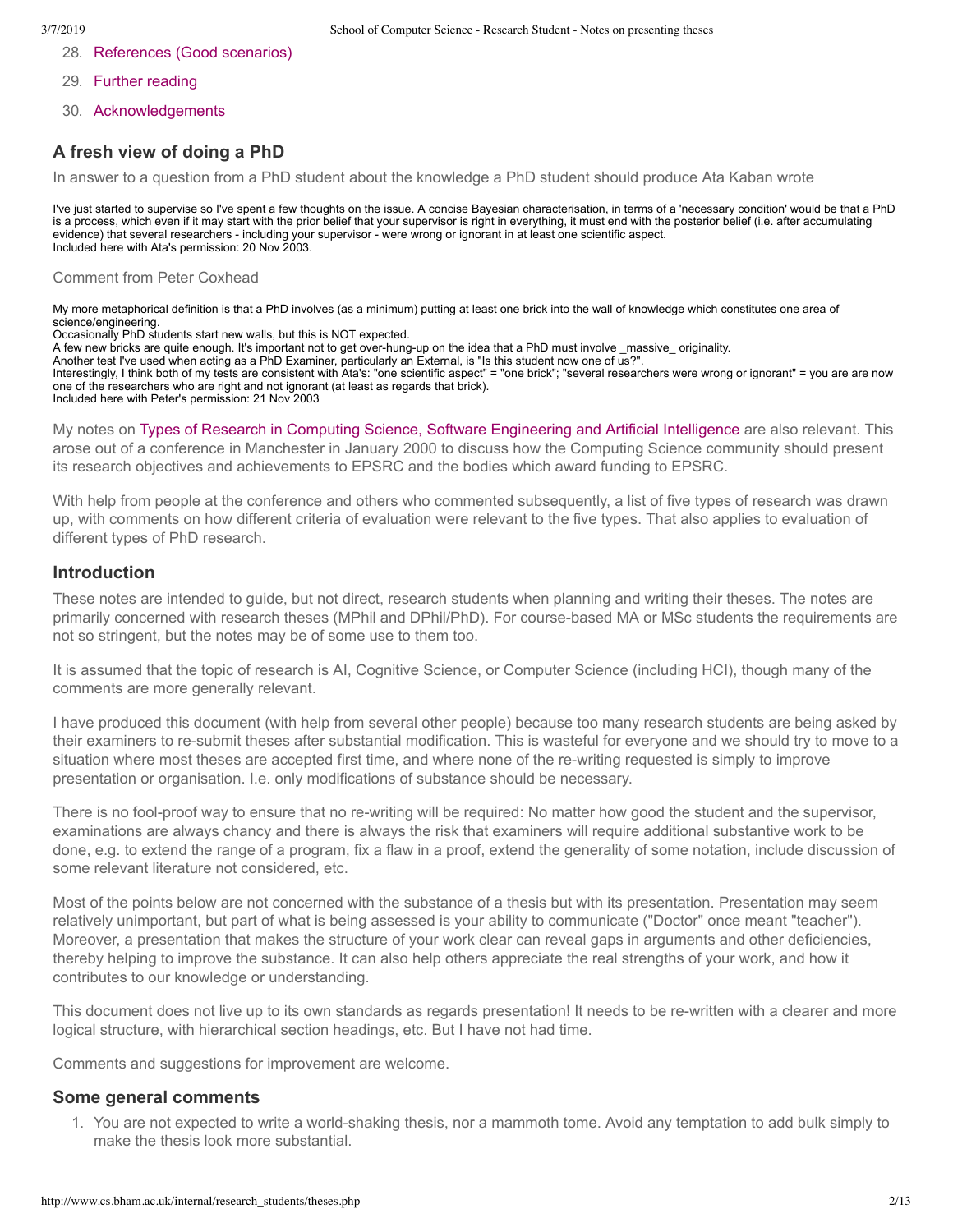- 2. The object of the thesis is to demonstrate to the examiners that you can do research of a quality that should lead to one or two refereed journal publications. Be prepared at the oral examination to say which bits, if any, you think are publishable in that form. In rare cases you can argue that it is publishable only as a whole, because all the bits are too closely connected for separate publication. (That can be a sign of poor organisation in your thinking.)
- 3. NB it is not enough simply to develop some useful software or programming technique. Lots of people working for commercial organisations do that. They may make a lot of money, but they don't get PhDs for it. A PhD thesis must advance KNOWLEDGE in some way. So you must include an analysis of the new knowledge embodied in your program or technique. This requires comparing your work with work done by others, as described in later sections in this file. It also requires you to provide an analysis of the strengths and weaknesses of your program or technique, clearly identifying its limitations, explaining why it succeeds where others have failed, etc. Merely demonstrating that you can do something new has been described as the "Look ma, no hands!" approach. It isn't enough.

## **Good communication is extremely important**

- 1. The thesis should also demonstrate that you can communicate effectively, not only to narrow specialists in your field but also to others who can be expected to find the results interesting. This means that obscure jargon should be avoided (unless it is explained first) and the same goes for notation.
- 2. It also means using examples all over the place to illustrate the general points you are making. Examples should be clear and pointed, and preferably very short and memorable. Try to avoid "cluttered" examples: a good example should be the simplest one that illustrates the problem you are addressing or the idea you are presenting.
- 3. If you use a formal notation that is not widely known, then it is a good idea to give English translations of any formula that is at all complex (e.g. has more than a dozen symbols or has a deeply nested structure). Even if the notation is well known, not everyone will be familiar with it, so when in doubt give a translation. (But don't overdo it.)
- 4. If you introduce a lot of technical terminology that is not generally known to all workers in the field (not just your specialised sub-field, but the discipline as a whole) then you should have a special section summarising the terminology with cross references to places where terms are defined.
- 5. Try to think of your reader as intelligent but given to wilful misunderstanding. Try, especially, to anticipate the main forms of prejudice that could produce misunderstanding and guard against them with persuasive explanations, examples, etc.
- 6. Remember: if anything can be misunderstood it probably will be!

(I've incorporated a number of comments by Alan Bundy in this section, including that last one.)

#### **Motivate the reader**

- 1. An important aspect of communication is always making sure that the reader wants to read on. So in the very first chapter, and at intervals thereafter, you should make sure that you say why what you are doing is interesting or important. It may be because it solves some important theoretical problem. It may be because it solves an important practical problem. It may be because it reveals an underlying unity in a variety of previous theories and techniques. If you can't give good reasons why people should be interested in your work, then you probably shouldn't be doing it.
- 2. Another aspect of motivation is making sure that the reader knows WHAT you are doing, as well as why. Good illustrative examples are important for this. The section on scenarios, below, expands on this. But it is not enough to give examples: you must present both illustrative examples and a general characterisation of the scope of your work. This includes negative characterisations: i.e. state clearly what the programs cannot do, which facts the theories, cannot explain, etc. This will lead into the [section on possible further work.](http://www.cs.bham.ac.uk/internal/research_students/theses.php#furtherWork)

#### **Structure the thesis**

- 1. Good communication does not necessarily imply writing in the style of a novel. The work should be structured so that important points (e.g. definitions, examples, theses, proofs, etc.) are easy to find if one looks back at the thesis. So make sure that they are numbered or labelled in some way that facilitates cross reference.
- 2. It is also advisable to have lots of section headings with a numbering scheme that shows the structure (e.g. chapter 4 section 3 first sub-section will be numbered 4.3.1). All section headings should be listed in the main table of contents giving page numbers.
- 3. If you have tables or figures, number them according to the chapters they are in. E.g. the first figure in chapter 4 is Fig 4.1, the first table is Table 4.1. Alternatively base the numbering on subsections. This will help with their location in large chapters. E.g. the third figure in section 4.3.2 is Fig 4.3.2.3.
- 4. It is not customary to include an alphabetic index of subjects in a thesis, but your examiners will probably be grateful if you do. Certainly if you define technical terms ("the frame problem") or abbreviations ("ATMS") or acronyms make sure you have a list giving page numbers where they are defined. It is probably also wise to assume that the reader will NOT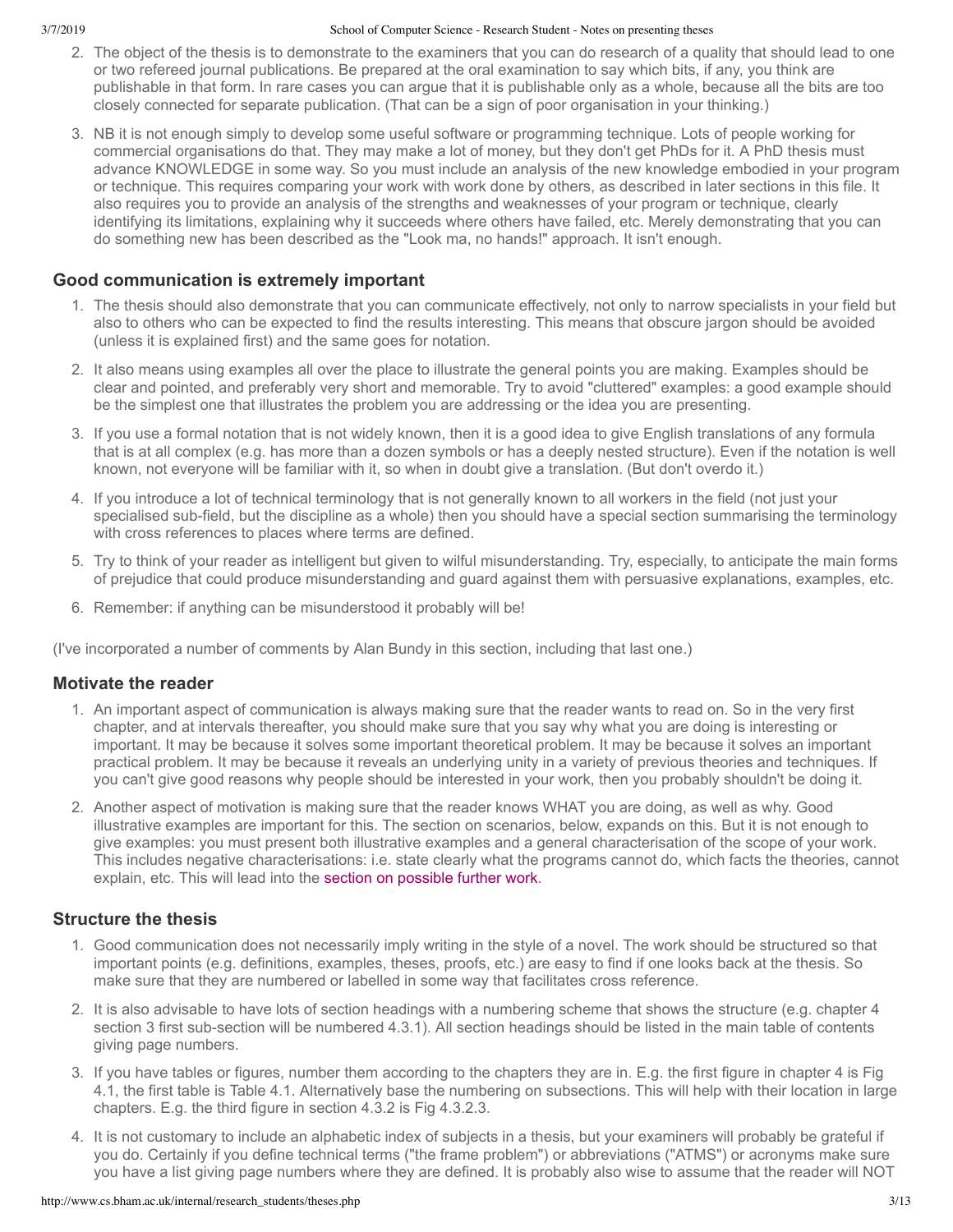remember an acronym last used 60 pages earlier. So whenever you use an abbreviation ask yourself whether the reader should be reminded of its definition or given a cross reference to the definition.

#### **Commonly required sections of a thesis**

The following section or chapter headings are required in most theses, though you may find it preferable for some of the items to be spread across several chapters. Some of the points made in this section are expanded in later sections.

1. Introduction

This should give an overview of the main objectives of the thesis, including an account of why the work is worth doing [\(motivate the reader](http://www.cs.bham.ac.uk/internal/research_students/theses.php#motivate)!), and a summary of what has and has not been achieved. It may also be helpful for the reader to have an indication of how you solved your problem, even if you can't yet give full details. The introduction should include an overview of the whole thesis, helping the reader to understand what is coming later, and providing information on which bits to read if he wants to take short cuts.

2. Review of related work

Sometimes this needs a separate chapter sometimes not, e.g. where you have such reviews in a number of different chapters dealing with different topics. However, it is very important in a thesis that you demonstrate that you are familiar with relevant literature, that you can expound it properly and that you know exactly what your own work adds to the work of others. (See sections on [surveying related work](http://www.cs.bham.ac.uk/internal/research_students/theses.php#survey).)

3. More detailed statement of the problem you have worked on

The first chapter need not go in to full technical detail. It should be readable by people who are not experts in your field. A later chapter, which may come before or after the literature review, or be combined with it, can go into full technical detail on the nature of the problem.

4. One or more chapters outlining your own solution.

There are two main strategies that can be followed.

(a) Give a high level overview of the solution, then a more detailed overview, then a still more detailed description. I.e. this is the method of "progressive deepening".

(b) Present your solution in stages, e.g. describing different techniques or partial solutions separately, followed by a chapter showing how they are combined.

Even if you adopt (b) it is probably a good idea to have an element of  $(a)$  - i.e. start with a high level overview before going into the details.

5. Illustrations/Demonstrations of what the solution achieves

This may consist of examples of the execution of the program, solutions to theoretical problems, uses of the new notation you have developed, etc. It is important that you don't merely provide the examples but also give some analysis showing what they are examples of. Be sure that the reader understands the scope of your thesis. This includes being honest about what the work does not achieve. If you claim complete generality then then you are almost certain to fall flat on your face when someone provides a counter-example later on.

6. Discussion of possible further developments

No PhD thesis is ever complete. There are always limitations to the concepts, theory, technique, or program. Make sure that you have looked for such limitations and that you have some ideas about how further work may reduce them. This could be part of a concluding chapter.

7. Discussion of how to evaluate the thesis

This could either be a separate chapter, or part of the introduction and concluding chapters. Show that you know how someone should assess your work. Explain what would count as success or failure for your project. Evaluation of a theory in cognitive science might include doing experiments on people (even if you have not done them you should say which experiments would be relevant.) Evaluation of theoretical work in computer science might include attempting to apply it to design of new languages or hardware, or to software engineering techniques, or simply to the solution of other theoretical problems. Evaluation of a new program or technique would include comparing what it achieves with what is achieved by previously existing software and techniques. There are several different dimension in which software can be evaluated: generality, usability, portability, maintainability, understandability, efficiency, etc. Make sure you and your readers know which dimensions are relevant to assessing your work.

8. Conclusion

This should summarise the main points of the thesis, evaluate what has been achieved (see discussion of evaluation), summarise the way it compares with prior work, mention limitations and failings, and sketch possible future developments or future research suggested by your work.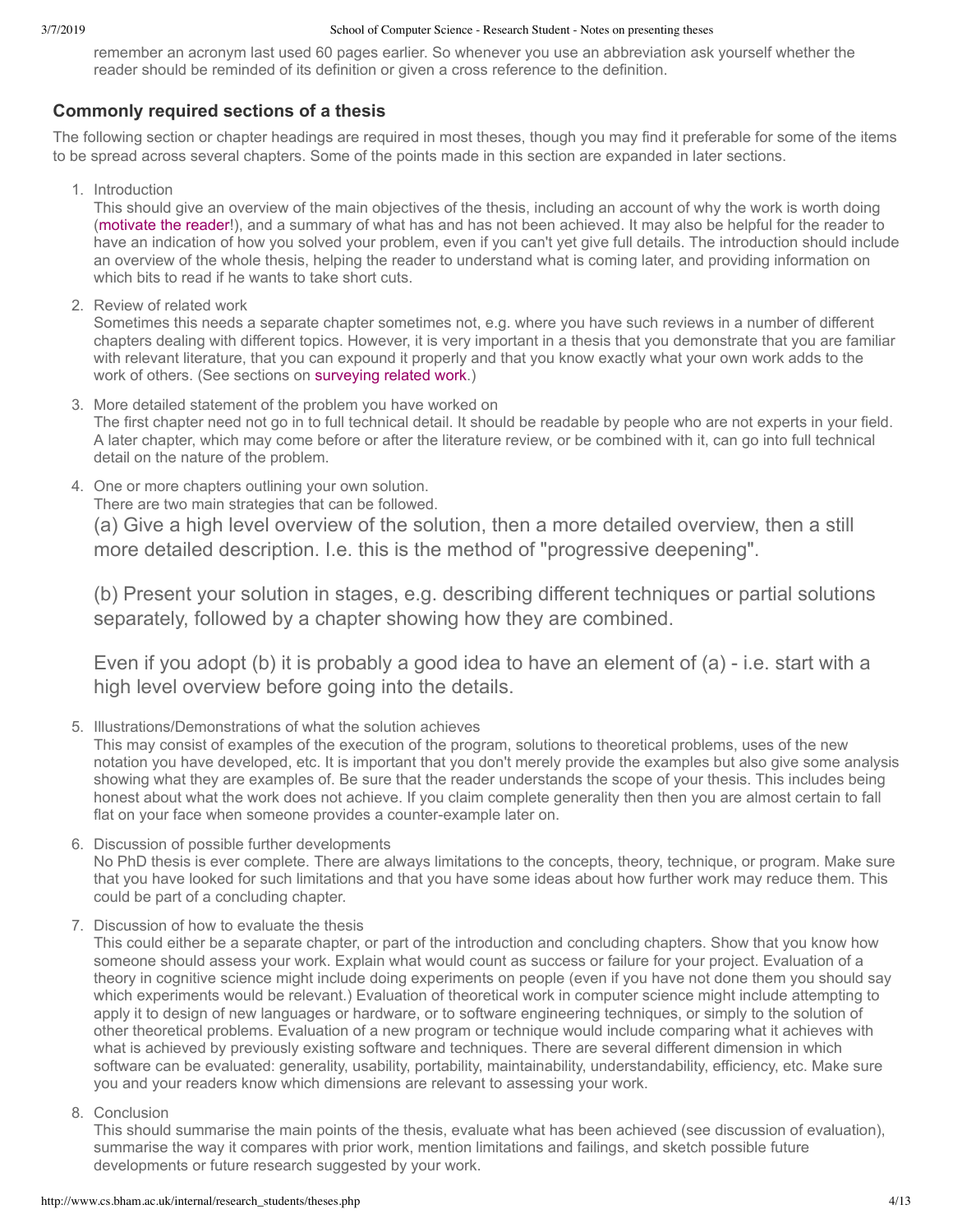9. Acknowledgements

It is conventional, though not absolutely necessary, to have a section acknowledging the people who have helped, inspired, advised you, the institutions that have supported you etc. E.g. if you have a research council studentship say so and give the studentship number. If you have taken someone else's idea and developed it, this should be stated in the main text, though a brief note can also be included in the acknowledgements section. Most people appreciate acknowledgements, but don't go over the top and include everyone you know, including the bus-driver who gets you to work....

10. Bibliography

Every item referred to in the thesis must be included here. There are different styles for bibliographies and citations, as described below.

11. Appendices

These may include detailed mathematical proofs, detailed definitions of formalisms, detailed descriptions of programs or techniques used, and examples of the program's execution if you have developed a program. Opinions differ on whether actual code should be an appendices. I strongly recommend that where there are any interesting algorithms or techniques the code should be included. But don't include all the trivial details of your program, including low level routines (e.g. concatenate two lists).

#### **Issues concerning length**

- 1. Length limits in exam regulations are UPPER BOUNDS, not targets to aim at. If the main text of your thesis is over 150 pages or 55000 words, then there's a good chance that it is too long. Trim all waffle and repetitions.
- 2. If thesis plus appendices is much over 220 pages or 80,000 words then it is probably too long and you risk making busy examiners upset at having to be burdened with it - unless the whole thing is fascinating, from beginning to end. If you have lots of diagrams or pictures (e.g. for a thesis on vision or image processing), that can justify additional bulk. Similarly if there's lots of empirical data that you have collected, e.g. for input to your program. Even then ask yourself whether it ALL needs to go into the thesis, or only a sample that makes the points adequately. If you have empirical data that are too bulky to go into the thesis, make sure they are preserved in a form that will allow others to access them, e.g. to check out the claims in your thesis or other publications.
- 3. Include the INTERESTING parts of the program in an appendix. Include only enough to enable a competent programmer to replicate your program if necessary. Do NOT include obvious and trivial procedures (e.g. defining a procedure to intersect two lists, or join two lists, or count

the elements of a list satisfying a predicate, etc. are all trivial. Don't include them. A procedure to compare two networks and build a description of the difference is not trivial. Include that, unless you can refer to a widely available publication that describes the algorithm very clearly.) If in doubt about what to include ask your supervisor for advice then use your own judgement - it's YOUR thesis.

Even if you do not include all your program code in the thesis, you should be willing to make it available to others so that they can test your claims, criticise your work, or build on it. (Sometimes software cannot be made available in this way because it is commercially valuable.)

#### **The opening chapter(s)**

1. Start with a good, clear, compact, complete overview. By the end of the first few pages of chapter 1, your reader should have a very good idea of your main achievements, including whether you have written a program and if so what sorts of things it can and cannot do (at least at a high level of abstraction).

Alan Bundy has suggested to me that it is useful if students who are starting to write up their theses first compose what he calls a `thesis message': a sentence (or more) per chapter playing two roles: as a description of the chapter and as a part of an argument when read in sequence. This helps the student locate gaps in the argument, ensures that the chapters are in the right order, ensures that there IS a message rather than a collection of disconnected thoughts, etc. This message should then be reflected in the title, abstract, introduction, conclusion and thesis as a whole.

#### **Surveying related work**

- 1. A literature survey is a necessary part of any thesis. It can take different forms, e.g. bunched in one place or distributed across several chapters so that literature is discussed in the context where it is relevant (make sure the reader knows which you are doing - e.g. after the first portion of a literature survey state that remaining literature will be surveyed in other chapters where it is relevant).
- 2. One thing you should avoid is a very superficial survey in which you cover 25 authors in 10 pages giving a potted summary of each that will give little information to readers who do not already know the work.
- 3. Choose a few of the authors who have made the main contribution to the field and give an in depth discussion that will show the examiners that you are able to expound the work of someone else clearly, accurately, and critically. Then, if necessary, give a list of other work in the field saying that you don't have space to survey it in detail. At least that will show that you are aware of it. Better still if there are different approaches, different views, or different kinds of results,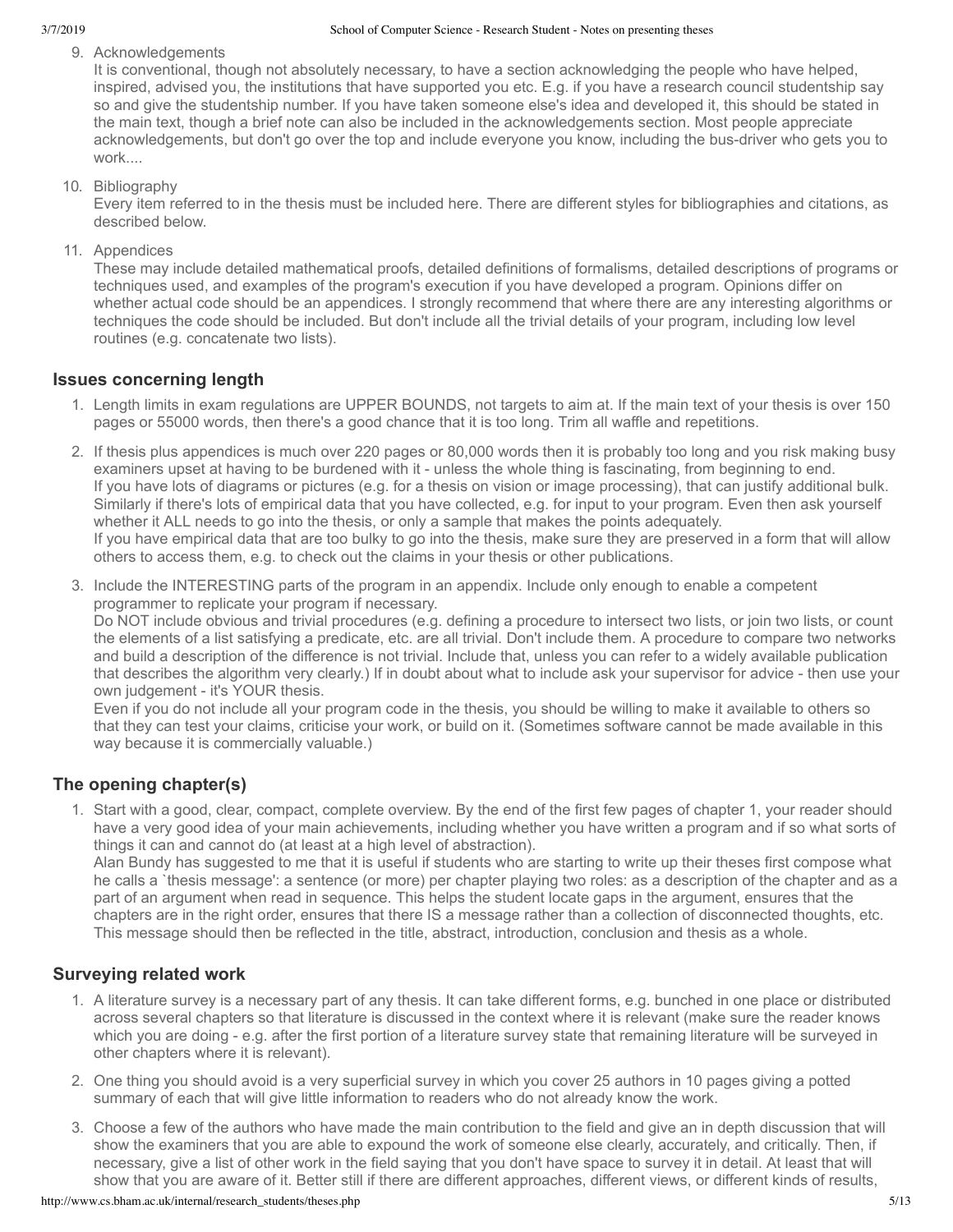etc. then organise the list into different categories. If possible choose at least one author whose views are opposed to yours and discuss the issues in detail.

- 4. Imposing a new structure on previous work in the field is one way of making a contribution to knowledge.
- 5. Tracking down relevant literature is less fun than working on your program, and therefore too many students don't do the job properly. It is your responsibility to make sure that you have covered all the main relevant work. By the end of the first year or so, any good research student should know more about recent literature in the field than his or her supervisor, who is probably too busy to keep up properly. So don't just depend on your supervisor to tell you what to read. Your survey must include both recent work and the most important earlier work, which you can track down by following up references in other people's bibliographies. If you don't look at the history of your topic you are in danger of re-inventing wheels, including wheels that other people have demonstrated don't work. (This happens too often.)
- 6. The next two sections are also relevant to the literature review.

#### Two kinds of literature survey: scene-setting and critical

- 1. It's up to you whether you expound your ideas before or after the literature survey. Sometimes discussion of other work nicely sets the stage for your solution. In other cases your own analysis provides a conceptual framework that makes it easier to expound and classify or criticise the work of others.
- 2. It may be useful (as Alan Bundy pointed out) to distinguish two kinds of literature survey: scenesetting and comparative evaluation. An early chapter (e.g. chapter 1 or chapter 2) can include a "scene setting" survey to help the reader understand what problems you are addressing and how they relate to the work of others. Later on, either in a separate chapter, or distributed over several chapters, you can include "comparative evaluation" surveys to show in detail how your work extends or improves on others (or how it doesn't!) This is part of the process of convincing examiners that you have done something original and significant.

#### **Criticising the work of others**

1. Remember that before refuting X you should present the views of X in as strong and convincing a form as possible: otherwise you risk being accused of refuting a caricature or straw man. (I owe this point to the writings of Karl Popper.) There is no point arguing against a view that only a fool would support. If possible improve on X's own arguments before you try to refute them i.e. anticipate possible ways of wriggling out of your criticisms. Too often people write criticisms of a particular view without asking "How would I react to this criticism if I were a really intelligent and well informed person on the other side?".

#### **Scenarios and examples**

- 1. Many AI theses have made good use of sample scenarios (a) to demonstrate what the problem domain is and (b) to demonstrate what the program can do. A scenario is an example of a hypothetical or actual piece of behaviour, e.g. solving a problem, making a plan, engaging in a dialogue. Good examples of expositions using scenarios are the theses by Winograd and Sussman.
- 2. It is important that scenarios serving these two purposes are clearly distinguished, unless the same one serves both. I.e. if you use a scenario to define the problem domain, but your program cannot cope with it, say so, so that your reader is not given false expectations. I.e. If you give examples of scenarios make sure you indicate clearly which can and which cannot be done by your program. Also make clear whether the input and output are as they would be for your program, or whether you have tarted them up for the purpose of communication.

#### **Describing programs: a formal description**

- 1. If you have written a program make sure that in addition to a scenario giving examples of what it can do, you also give a fairly formal account of its capabilities. Mere examples don't, by themselves, make clear what the program cannot do. Also, readers don't want to have to plough through lots of verbiage when a concise formal account will suffice.
- 2. If there is a way of explaining an algorithm or relationship in a well known formalism, e.g. algebra or predicate calculus do so - don't just witter on in English. However, if you use formulae or equations, re-state them in English if they are at all complex, for instance if there are more than two implicitly or explicitly quantified variables or more than a dozen or so symbols, or if the notation is not widely known.
- 3. Avoid vagueness, imprecision, etc. If you say that there is a relationship between two observables say WHAT it is. E.g. don't just say that measuring X enables you to infer Y - give the formula or relationship. (But be clear whether this is an empirical or a mathematical result.)
- 4. If there are difficult new concepts, include the verbal explanations, with illustrative examples, but make sure that there is a formal summary for quick reference later. E.g. someone doing related work wanting to check that she has covered all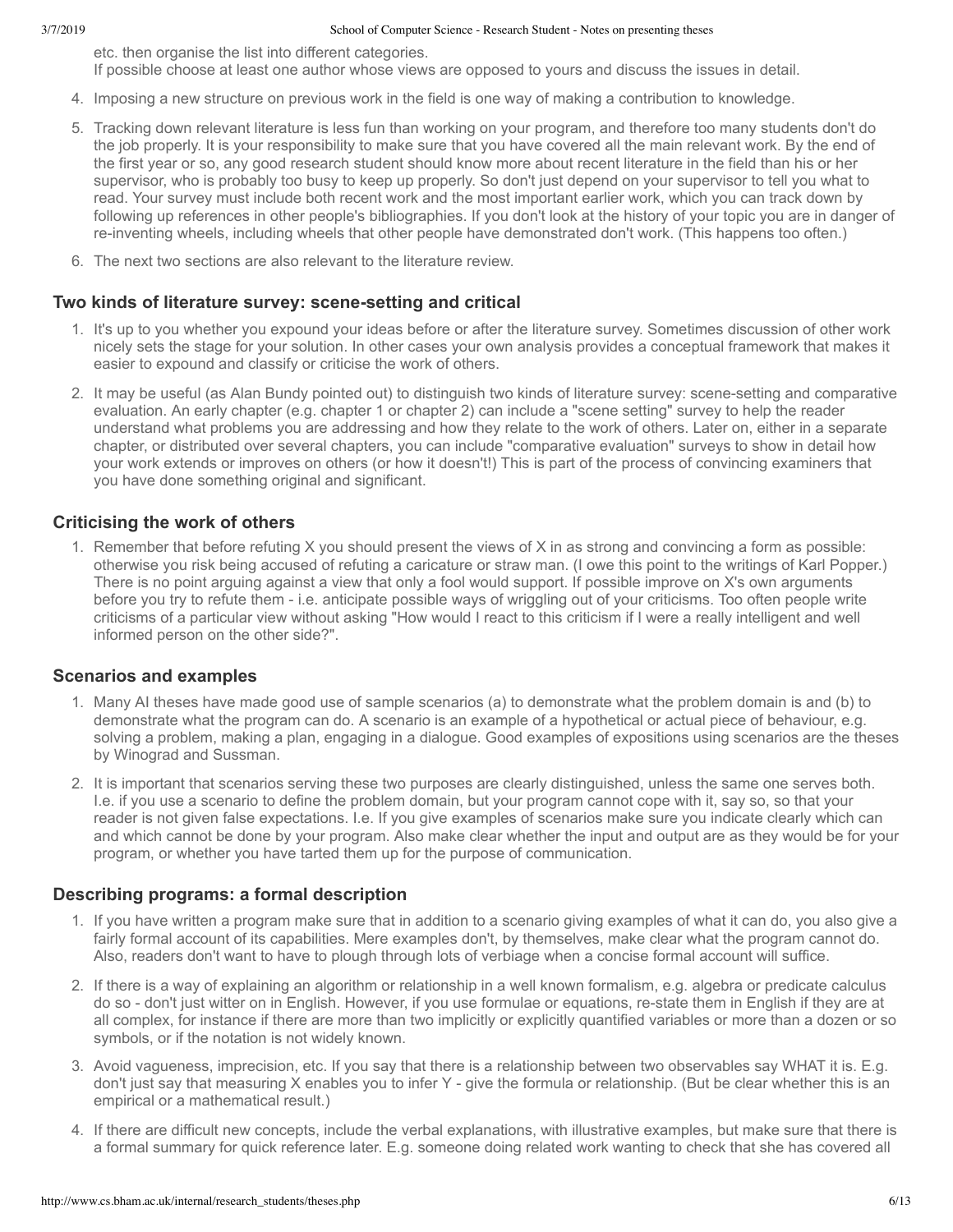the cases you've dealt with should be able to go through an explicit check list without having to dig it out of the main expository text.

5. "Formal" does not necessarily mean expressed in a formal language. E.g. it may be enough to lay out the information in a formal way, using tables, charts etc. It must be concise, clear, and well structured.

#### **Describing programs: saying WHAT they do**

- 1. As far as possible separate out your description of WHAT a program does from HOW it does it. A common mistake is to muddle these two up.
	- The account of WHAT the program does (not HOW it does it) should include at least the following:

What kind of domain(s) it is concerned with.

What objects, properties, relationships, events etc. in that domain it can deal with. (Make sure you give an EXHAUSTIVE specification of the types of things, not just a few examples. Although the TYPES should be exhaustively specified, you need not include all the INSTANCES of those types. For the sake of clarity list those things it cannot do that readers might be tempted mistakenly to assume it does do.)

What inputs it can have initially.

If possible, give a formal specification (e.g. a grammar) as well as examples and descriptions in English.

Where it gets its inputs from:

The user at a terminal? Another procedure that invokes it with arguments? A global database or set of files on disk?

What interactions can occur (if it is an interactive program) If possible give a grammar or other formal specification for its possible behaviours.

What (final) outputs it produces.

If possible give a grammar for the output, and a formal account of the relations between input and output. If it is not possible to give a formal account that is clearer and more concise than the program itself say so and explain why. (How did you know what program you were trying to write?)

Where the output goes

Printed on the terminal? Results returned to a calling procedure? Stored in a global database or disk file?

What operations it can do.

E.g if it is a simulation program, what exactly are the actions it simulates. If it is a problem solving program what kinds of solutions can it generate.

- 2. A summary account of what your complete program does should occur near the beginning of the whole thesis. Descriptions of smaller components can be left to chapters outlining the implementation.
- 3. If you have a Prolog predicate that has lots of different rules to handle different cases, then don't SIMPLY include all the rules - explain the principle on the basis of which you have produced all those cases. (e.g. "There is one case for each type of insect, and 300 types of insects are dealt with", or "The predicate handles different types of vehicles and there is one case for possible number of wheels, from 2 to 20...." etc.)

## **Describing programs: saying HOW they work**

1. The account of HOW the program works should be presented in a manner that is, as far as possible, independent of the particular programming language used, so that someone could use the description to re-implement the program in another language.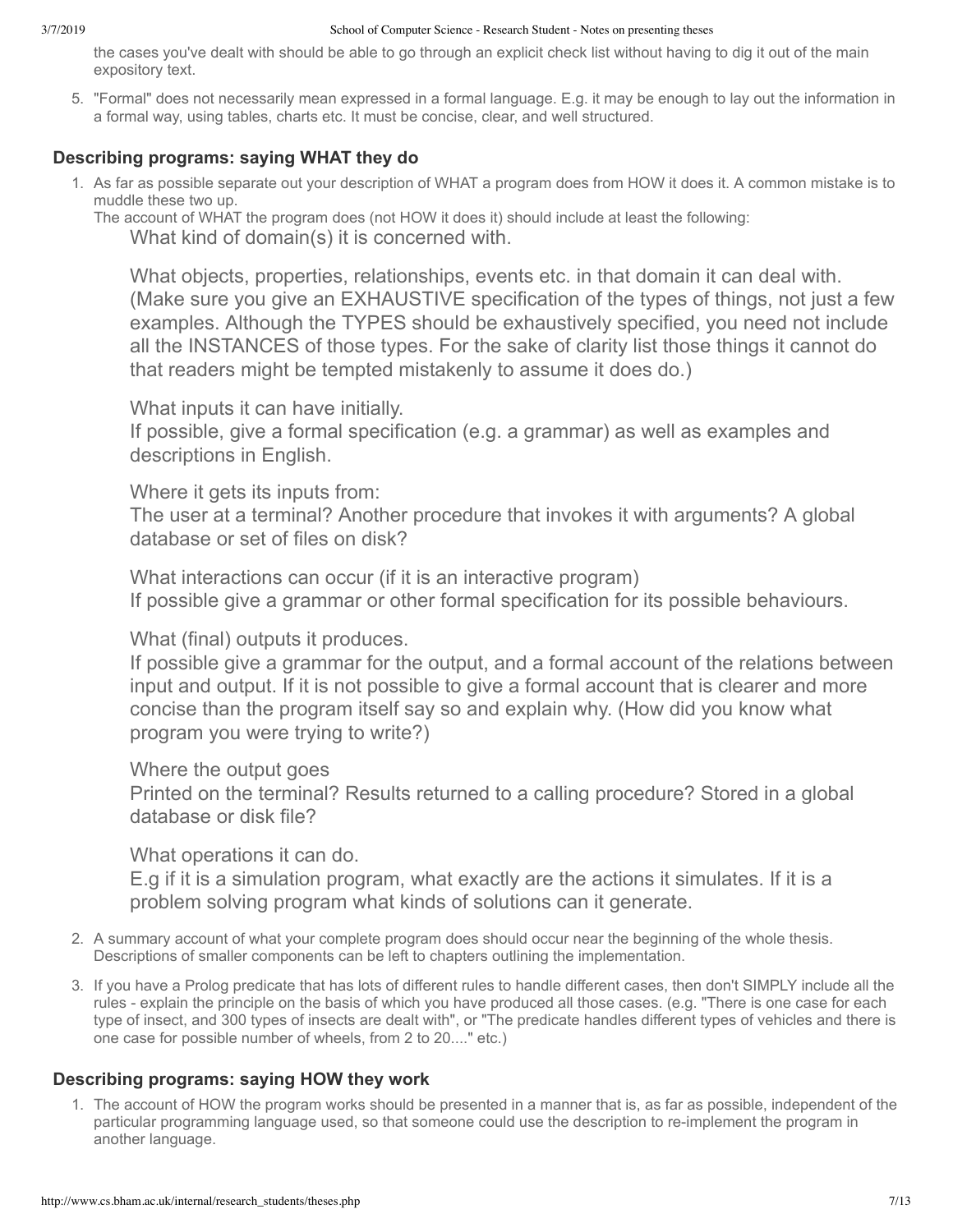- 2. Don't mix up levels. Choose a level of description and stick to it. If you refer to a subsystem in that description, then you can describe it somewhere else, again sticking to a suitable level. A very common way to make descriptions unintelligible to the reader is to switch rapidly between a high level overview and gory details.
- 3. At each level of description you can explain how a program, or part of a program works by presenting:
	- 1. A specification of its main components (e.g. main datastructures or databases and the main processing components) and

their tasks (what sort of things they do)

the data-flow between them

the control relations (what calls what) (including how much is conceptually parallel even if implemented sequentially).

- 2. How the different kinds of objects, etc. etc. are represented (i.e. what sorts of data-structures are used i.e. how many different types there are, what their components are, how they are related, etc.)
- 3. What algorithms are employed (except where they are trivial)
- 4. How the main program is broken up into smaller ones, at the next level of detail.
- 5. What limitations the program has and why.
- 6. A formal or informal complexity analysis: How its performance scales up with problem size e.g. is it linear, exponential etc
- 7. The implementation environment: machine, operating system, language and compiler/interpreter used. (e.g. not just Lisp, but whose Lisp system.)
- 8. Some indication of times for typical problems on the system described in (g).

Use block diagrams and flow charts where this will help to make things clear, but be sure the semantics of such diagrams are not left unspecified. Don't use the same kind of diagram for two different purposes (e.g. a state transition diagram and a block diagram showing components). Don't use the same kind of box for two different kinds of components, e.g. a database and a processing module. Don't use the same kinds of arrows or links to represent different relationships, e.g. flow of data and flow of control.

#### **Further information about the program**

1. If you have a program state clearly what it achieves: is it something that others could make use of either as a subprogram, or as a template for a family of programs? For what purposes can it be used - does it have practical applications or is it only of theoretical interest? Does it test some hypothesis? Did it help you clarify certain concepts?

2. If there is a program say whether it is in a form in which others can run it, what user documentation there is, etc. Give a brief outline of what one has to do to run it. Don't include user documentation in the thesis (unless that is a major result of the research, e.g. for a project on human-machine interface design). However, user documentation should exist somewhere, and examiners should be able to request it. They MAY also ask for a demonstration of the program as part of the oral examination, so make sure that the program is working and demonstrable.

- 3. Explain the relationship between the implementation and your requirements for the program. Is it provable that your program does what you intend it to do, or can you simply claim that you have tested it exhaustively? In the latter case give a description of the range and variety of the tests used. Don't include them all in the thesis if that would make it too bulky - just give an overview.
- 4. Try to motivate the design decisions for your program. Don't bother to comment on all the details, but for all the main features, or at the least the features that you think worthy of mention, be very clear as to whether you chose them because
	- 1. You are trying to model something that you think works in the same manner as your program.
	- 2. You chose that design in order to explore its possibilities (Suggested by Luc Beaudoin)
	- 3. There were several different options, and no rational way of choosing between them, so you have made an arbitrary choice.
	- 4. It is just an implementation detail where the choice is of no theoretical significance anyway.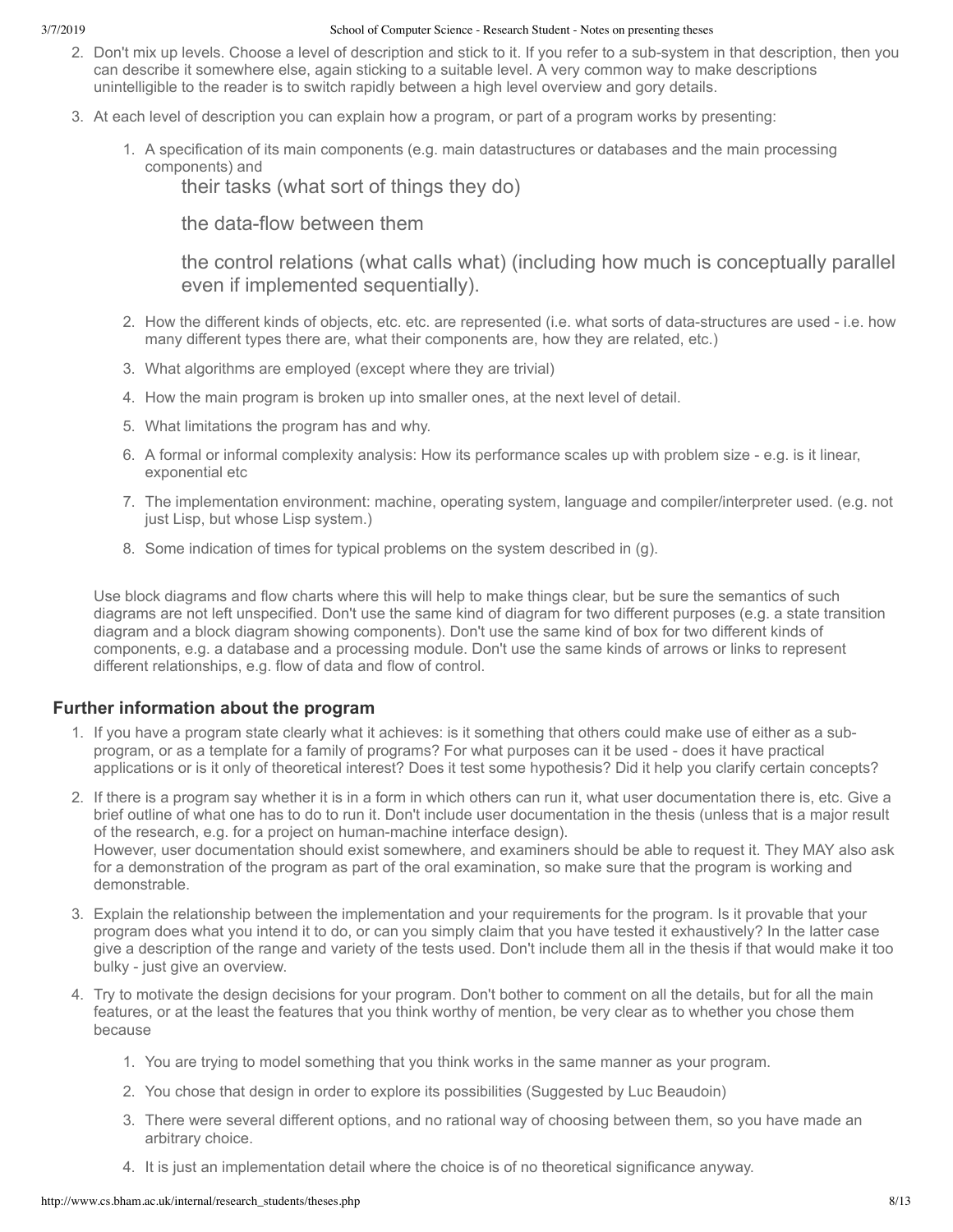- 5. It was chosen for efficiency, or clarity, or maintainability (i.e. for some good engineering reason.)
- 6. The choice was largely determined by the available hardware and software. (E.g. there was a library and you just used it.)
- 7. You couldn't think of any other way to do it.
- 8. You can't remember why you chose that method....

Don't waste time explaining details that are of no theoretical interest in the main part of the thesis. If they are worth reporting because they are not obvious put them in an appendix.

#### **Criteria for evaluating your thesis**

- 1. Make clear how YOU think your work is to be assessed. What would have counted as an unsuccessful outcome for your research? The mere fact that you have written a program that meets your specification or that you have written down some axioms and definitions is not in itself evidence of success.
- 2. Why should someone want a program to do that? Why should anyone be interested in your axioms and symbols? What is the new knowledge? Is there a new useful design technique? Have you discovered some new important algorithms or heuristics for dealing with a class of problems? Have you found new ways of representing information usefully? Have you got a new model of some kind of human cognitive ability? Does the model suggest new kinds of empirical research that can be done? Does the model explain previously known facts better than previous theories? What does the program add to the theory? Does the program simply help to check that your theory is consistent and workable? Does the program allow new predictions of human behaviour to be made when given appropriate inputs? Does it merely explain a range of possibilities without predicting which ones will actually be realised (in the sense explained in chapter 2 of A.Sloman The Computer Revolution in Philosophy)?

I.e. Make clear what new knowledge you have discovered, and its nature, e.g.

previously unrecognised flaws in the work of others

new requirements for a design or simulation

a new formalism or programming language

a new computer representation

a new algorithm or heuristic

improvements on the work of others

new facts about how people work

new concepts / taxonomy /conceptual framework for thinking about a particular domain

a new previously unrecognised problem for AI or cognitive science

a new design for human/machine interface

new relationships between old problems

a new generalisation of things previously thought to be different or unrelated (e.g. techniques, representations, problems, etc.)

new predictions about human behaviour

new negative results - concerning what won't work.

3. If you have collected empirical data explain what their significance is, and why anyone should be interested. Remember: it is terribly easy to do experiments on people and collect data. Unlike physical or chemical apparatus almost anything you ask people to do will produce some response because they are intelligent and will interpret your instructions. For the same reason there is likely to be individual variation. But merely collecting data, finding averages, drawing graphs, etc. is of little scientific value. There must be some interesting theoretical implication, or the data should illustrate some important concept. If the data refute some previously believed theory then that can be a useful piece of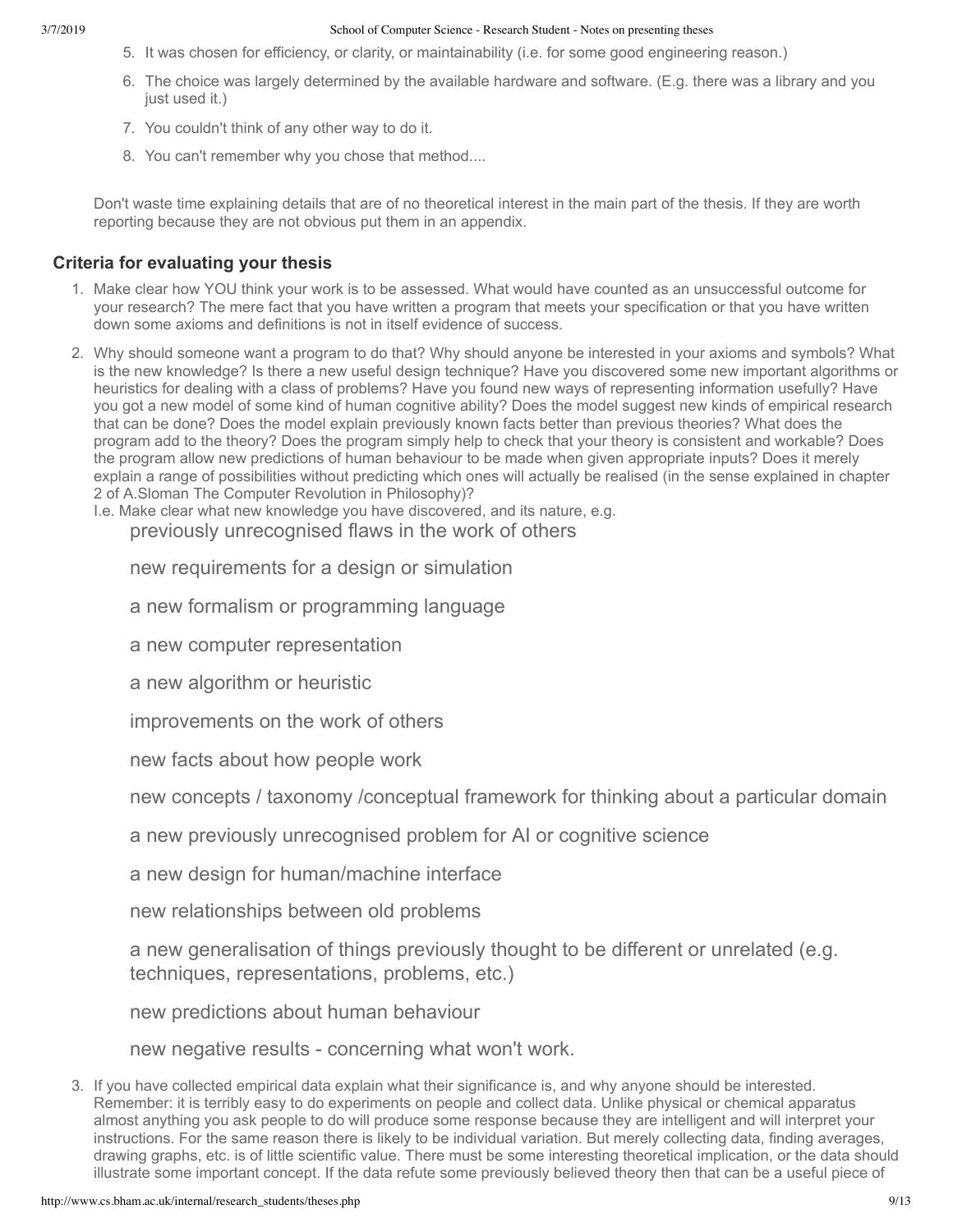research.

Also when you have collected data beware of wild and woolly speculation as to how they are produced. If you offer an explanation, be sure that it is the sort of explanation that is sufficiently precise and detailed to be the basis of a construction of a working mechanism. E.g. to say of someone "He solved the problem by constructing an image in his mind and examining" is to say something pretty worthless. It is not at all clear what it means to construct an image in one's mind: is it just a metaphorical way of speaking, like "The pressure was building up in him", or "He was pulled in two directions at once", or is there something like a 2-D surface within his brain, on which visual processes of analysis and interpretation operate? All too often psychological writings use such psuedo-explanations because they make people feel they understand. The ancients thought they understood what it meant to say that different kinds of matter (Earth, Air, Fire and Water) all sought out their "natural" place. Don't fall into similar traps.

## **Program style**

1. In your program do not use incomprehensible abbreviations for procedure names or variables. E.g. use "top\_left\_corner" NOT "tlc" You may be able to remember what "tlc" stands for but you can't expect readers to do so. If you have done this in your code, then expand it into something intelligible for readers in the thesis. (Saying you have done so.)

Here are some further [Recommendations regarding programming style.](http://www.cs.bham.ac.uk/research/projects/poplog/teach/progstyle)

2. Include comments with the programs, and where appropriate give examples as well as general explanations in your comments. But don't mix up the program with extensive examples of trace printing.

## **Program output and tracing**

- 1. Give examples of "trace" printing produced by your program running, but make sure the examples are carefully selected to highlight interesting points. Nothing is more offputting than pages and pages of indigestible program output. You can't expect readers to plough through masses of tedious detail. If necessary, add comments by hand to draw attention to interesting points. Also edit out repetitive output, but indicate that you have so.
- 2. Don't assume that the output of standard tracing (or spying) facilities is adequate for readers just because it is adequate for you, the program developer. In 99% of cases it is better to devise special-purpose printing procedures that will print things out in a form that is both clear and interesting to read.
- 3. For a trivial example, look at the trace output produced by the following Pop-11 instructions (mark and load them):

```
 lib river
start();
trace putin, getin, crossriver, getout, takeout;
putin(chicken);
getin();
crossriver();
getout();
takeout(chicken);
```
- 4. You may represent things in a compact form e.g. using numbers, or using an ordered list of names, but don't expect readers to remember that the first number in the list represents the number of children and the second name is the name of the spouse. Make sure your trace output includes all relevant information to help the reader, even if it was not necessary for you. But don't assume the reader is STUPID. Think of the reader as a bright second year doctoral student in the same general area as yourself - but not working on the particular sub-topic.
- 5. Choose appropriate bits of illustrative output to work into the main text. You can include more details in an appendix. But don't put it ALL into appendices: examples of the program behaving should be part of your main exposition if the program is worth reporting on at all.

#### **Proof-reading is very important**

- 1. Before submitting the thesis read through it carefully, asking yourself how would I feel about having to read this if I were a very busy and over-worked academic who doesn't necessarily know this sub-field in great detail. Look for opportunities to improve clarity, remove repetition, correct errors, etc.
- 2. Use an automatic spelling checker if possible, to help you find most errors. Many errors e.g. grammatical errors, cannot be checked automatically (yet). Get a friend to read the thesis looking for typographical and other errors. Double check the spelling of EVERY proper name, e.g. every author's name in your bibliography. Too many people are sloppy about spelling of names. E.g. do not confuse things like Jonson/Johnson/Johnstone Ramsay/Ramsey, Allan/Alan/Allen, etc.

Examiners get VERY annoyed if they are used as proof-readers compiling long lists of minor errors for you to correct. If you have any figures or tables that are referred to in the text make sure that the figures (e.g. lettering, captions) are consistent with the text. Too often either the text or a figure is changed without the other being changed too. It is infuriating to read in the text about the item labelled X in Figure 4.5 when there is no label X in Figure 4.5.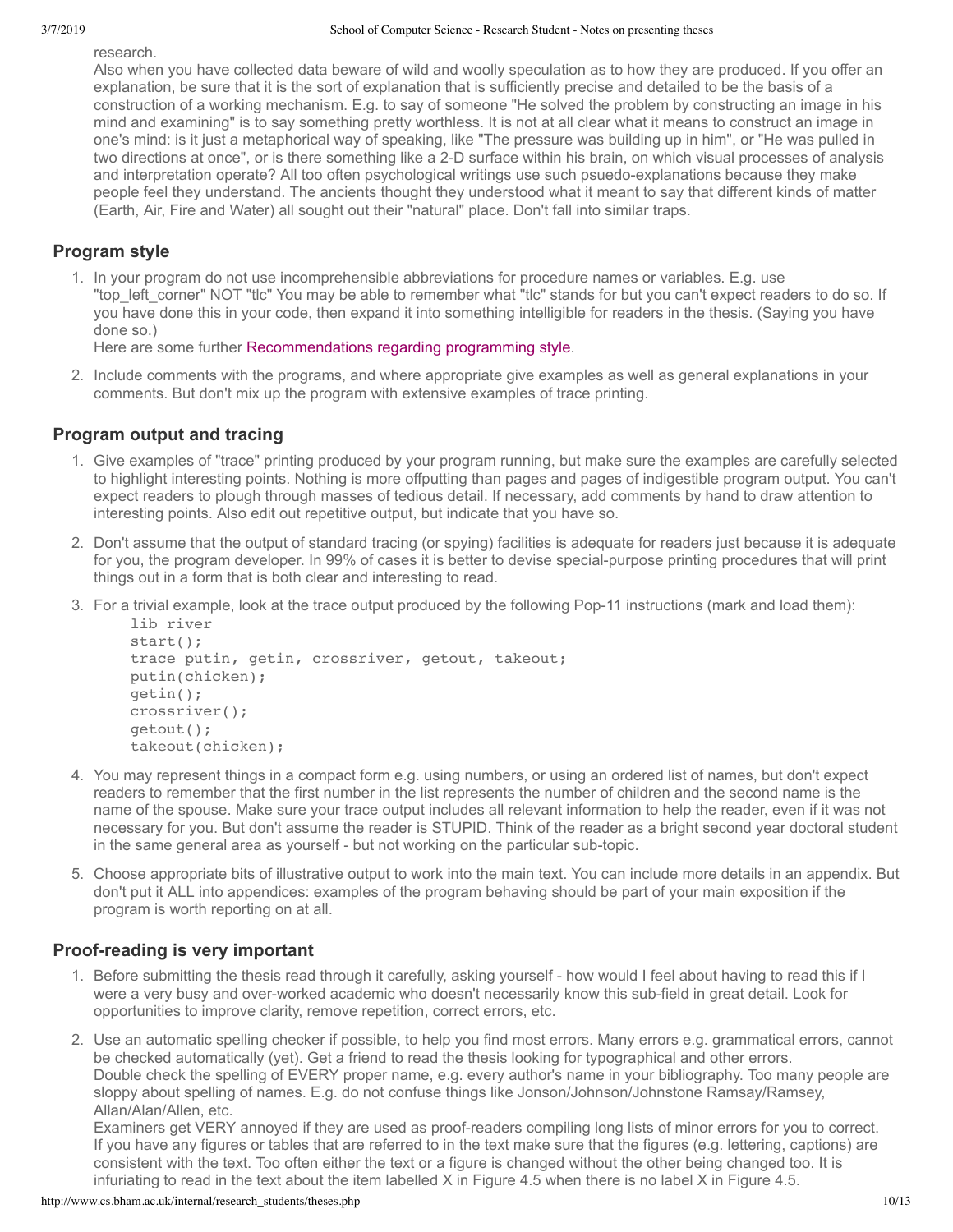Sometimes there are reasons for putting figures or tables separately from the text that discusses them (e.g. you want to put several figures on successive pages, and the text discussing them is fairly lengthy). In that case make sure that someone turning to a figure or table who has not yet read the text can either tell what it is about or will know where to look for an explanation (e.g. the caption to the figure or table should mention the section where it is explained.) For examples of how to do this look at the journal: Scientific American.

A good text formatter will enable you to avoid most of these problems, including, for example, labelling of figures.

#### **Avoid embarrassing omissions (proofread carefully)**

- 1. If not everything can be inserted by the text processor you are using be prepared to write things in by hand in black ink. But make sure there are NO omissions. While you are preparing the text keep a file listing all the items to be inserted by hand, then before you make photocopies go through that list carefully, ensuring that you have made all the inserts. Leaving such things out (e.g. figure captions, references, etc.) gives an impression of sloppiness.
- 2. Similarly if you don't have a detailed reference when you write something and leave a gap in the text MAKE SURE you fill in the gap for the final version. Again, keep all such things in a "to be done" file and check them carefully before submitting.
- 3. Make sure that every item that you refer to in the text is included in your bibliography. It is very irritating for the reader to find a reference to (Bloggs 1903) then not find the entry in the bibliography. A good text formatter should help you avoid this.
- 4. Don't put items in the bibliography simply because they are relevant. Include ONLY those things you refer to explicitly somewhere. A bulky bibliography is of no intrinsic merit. The only exception is the case where production of a new bibliography on the material of your thesis is itself part of the work, in which case say so.
- 5. Use footnotes only to give details of references to literature, or possibly to remind the less well informed reader of some technical point. Do not use them for substantive extensions to the discussion, qualifications, etc. If you have something important to say work it into the main text, even if you label it as a digression from or parenthetical insertion into your main. This is one way in which clear section headings are useful.

#### **Try out the thesis on a friend or colleague**

- 1. Try to find the right balance between excessive terseness and excessive verbosity. Try out your draft thesis on at least one other D.Phil student who should be able to say whether it is readable interesting, clear, convincing, etc.. (Similarly you should be prepared to read at least one draft thesis written by another student.)
- 2. In particular don't assume that everything you have explained will always be remembered by your reader. So if the reader is likely to need a reminder say something like "the floozle strategy (defined in section 3.4.2) can be used...". Don't repeat points just because they are relevant in different contexts. It is unkind to confront examiners with a repetitive and therefore unnecessarily bulky thesis.

#### **Bibliography and references**

1. There are different conventions about format for references and bibliography. Look at journals in your field and see what they do. Often there are instructions for authors inside the back or front cover. Choose a set of conventions and stick to them. E.g. some bibliographies put initials after surname, some before. Some people put the publication date immediately after the author's name, some at the end of the entry. It is important to distinguish titles of book chapters or journal articles from titles of books or journals.

Use `single quotes like this' or 'like this' for the titles of chapters or articles. (Not all printers can handle "`" nicely, so check that out before you use it. Using an asymmetrical pair of single quotes can look very silly in the printout.)

Titles of books or journals should be italicised or underlined.

2. There are different conventions for bibliographical references within the main text. The most compact is by a numerical reference (e.g. [45] would refer to bibliography entry number 45.) Alternatives are name and date (Smith 1975, Jones 1932a) or name and number (Smith [45]). As a reader I prefer name and date since very often that will suffice to tell me what is being referred to whereas if it is just a number then I am forced to turn to the bibliography. Also there is more chance that you will get numbers wrong as you update the bibliography.

A good text formatter can ensure that you follow uniform citation conventions, and will often give you a choice of formats.

#### **Quotations**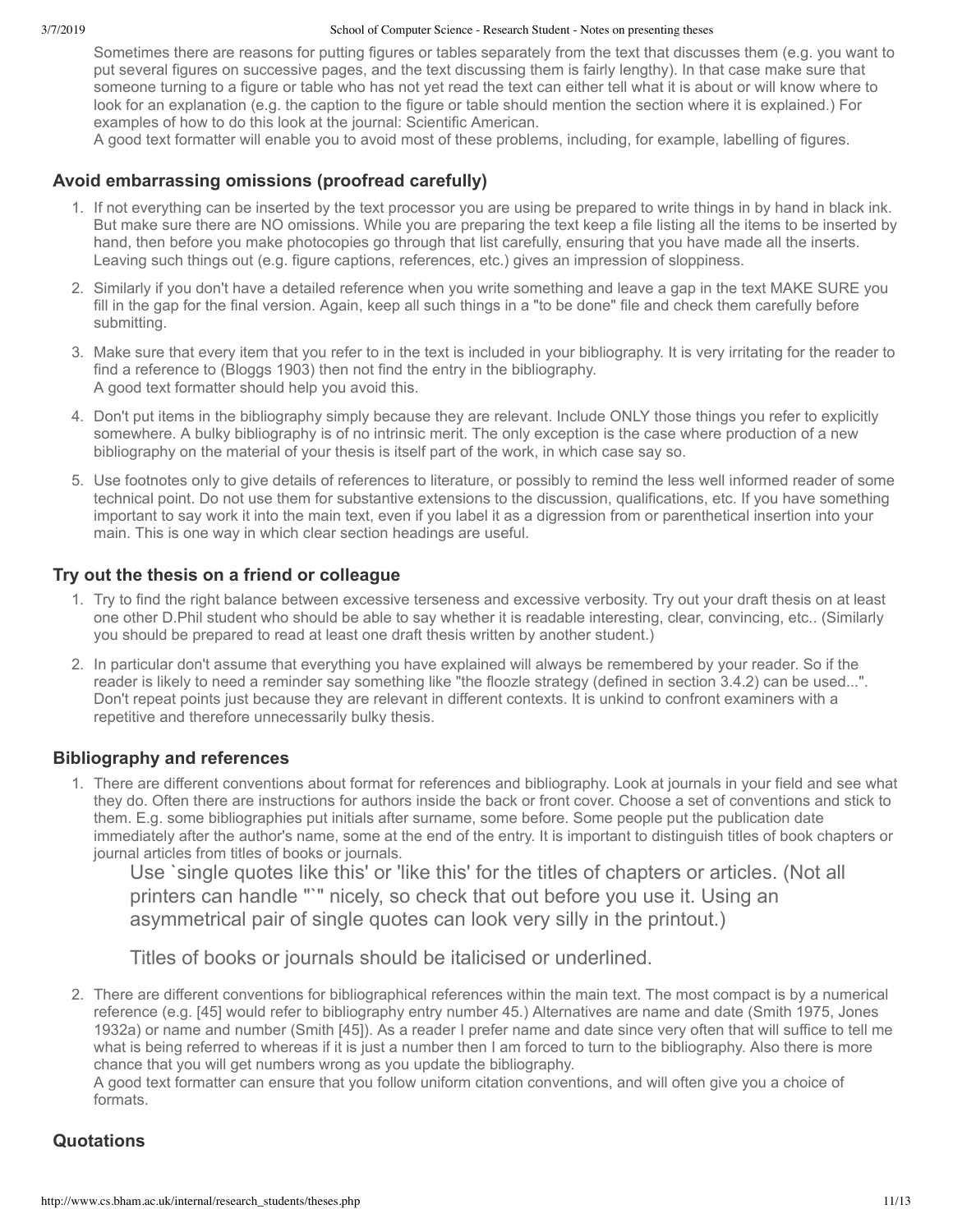- 1. If you include a quotation from another author make sure you give a FULL reference including page number so that it can be found quickly and easily. E.g. the reader may wish to check the context to see whether you have misunderstood.
- 2. Don't assume that just because you can understand French, Urdu, or Latin, or whatever, your readers can. If you include a quotation in a foreign language you MUST give a translation into English as well.

#### **If English is not your native language get help**

- 1. If you are not a native speaker of English you are STRONGLY advised to pay someone who is a native speaker to work carefully through your thesis improving the spelling, syntax, etc. where necessary. The examiners have to be convinced that the English is at least up to the standard required for publication in an English language journal. Examiners differ on the importance that they attach to linguistic competence. Some examiners insist that the thesis be written in good English even if you are not a native speaker of English. Others are willing to make allowances for language if the scientific and technical content is good enough. The best advice is to take no chances and assume you are going to get the first kind of examiner.
- 2. Even if you don't speak English there is no excuse for spelling errors, as there are spelling checkers available on most computers. Make sure that you double-check the spelling of names of other authors.

#### **Encouraging final comment!**

1. If you find these comments daunting, remember that many other people, not all of them geniuses, have succeeded in getting PhD.s However, too many of them have been asked by examiners to do substantial chunks of re-writing first.

#### **References (Good scenarios)**

G.J. Sussman A Computer Model of Skill Acquisition. New York: American Elsevier, 1975.

T.S. Winograd, Understanding Natural Language. Edinburgh: Edinburgh Univ. Press, 1972. (Winograd's scenario is re-printed in many books, e.g. M.Boden's Artificial Intelligence and Natural Man.)

#### **Further reading**

[This list was compiled a long time ago, and there are probably many other useful references. If you find something useful to add to the list, please email A.Sloman[AT]cs.bham.ac.uk ]

Estelle Phillips & D.S. Pugh How to get a PhD Open University Press ISBN 0 335 155367 (paper back)

Bundy, A. du Boulay, J.B.H., Howe, J.A.M. & Plotkin, G., 'How to get a Ph.D. in A.I.', in Artificial Intelligence: Tools, Techniques and Applications, O'Shea, T. & Eisenstadt, M. (eds.), Harper & Row: London, 1984.

[Chris Johnson has some useful suggestions for PhD students at his web site:](http://www.dcs.gla.ac.uk/~johnson/teaching/research_skills/research.html) [What is a PhD in HCI?](http://www.dcs.gla.ac.uk/~johnson/papers/phd.html) and What is Research in Computer Science?

Compare that with [Types of research in computing science software engineering and AI.](http://www.cs.bham.ac.uk/~axs/misc/cs-research.html)

There's more useful stuff by [M](http://www.cs.umbc.edu/~mariedj/papers/advice-summary.html)[arie desJardin](http://www.cs.umbc.edu/~mariedj/)[s, Dept. of CS & EE, University of Maryland, Baltimore County](http://www.cs.umbc.edu/~mariedj/papers/advice-summary.html) Her web sitehas links to a useful guide she has written and other things.

Students who do not already know about LaTex and BibTex are strongly encouraged to learn to use them, in order to reduce the work involved in producing a well-formatted thesis and in order to produce better results than you can achieve by other means.

[The following local Poplog TEACH files of mine are also relevant:](http://www.cs.bham.ac.uk/research/projects/poplog/teach/progstyle) [Guidance on producing project proposals](http://www.cs.bham.ac.uk/research/projects/poplog/teach/proposals), Some recommendations regarding programming style.

#### **Acknowledgements**